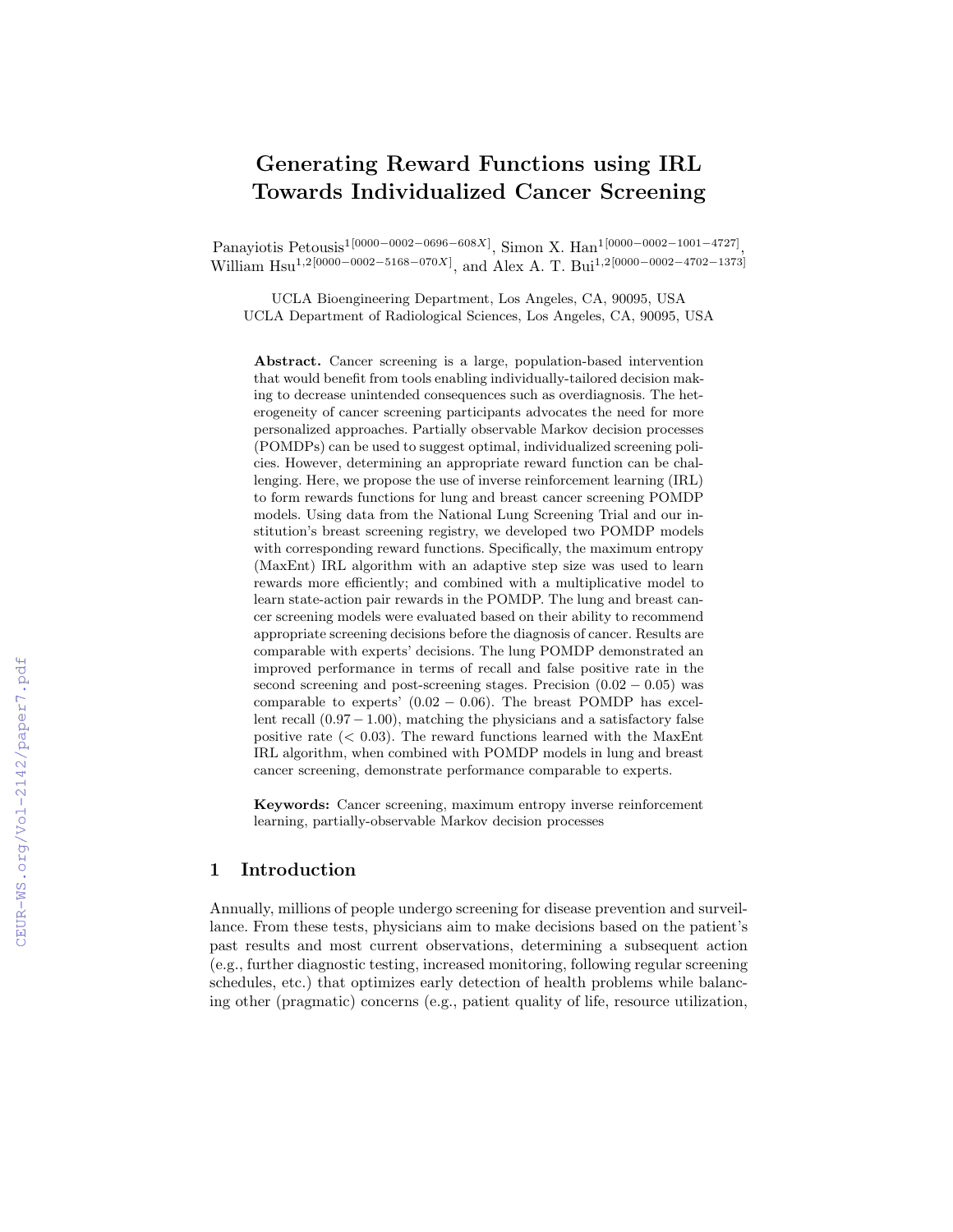cost). Choosing the "best" next step and tailoring screening for each person is challenging: selecting an action of benefit in the immediate future may not be optimal over the long-term, given the particulars of an individual (i.e., a locally greedy approach vs. a global optimization).

Sequential decision making methods provide a potential solution. Such approaches can integrate and analyze multiple sources of patient data, while handling issues related to temporal credit assignment. In particular, partially observable Markov decision processes (POMDPs) have been applied to cancer screening (e.g., breast, colorectal, prostate [\[15\]](#page-11-0)) to determine policies based on patients' risk factors and prior screening results. Markedly, POMDP models used in medicine typically use a reward function adopted from cost-effectiveness studies or are posed in terms of quality-adjusted life years (QALYs). While such functions are informative about general populations, they do not necessarily reflect how an experienced clinician would make a decision, especially given a specific individual's medical history and preferences. Indeed, little work has been done in designing reward functions that emulate experts' decision processes.

Here, we propose using the Maximum Entropy Inverse Reinforcement Learning (MaxEnt IRL) algorithm [\[18\]](#page-11-1) to establish reward functions from retrospective screening data, learning how an expert physician may select a given action based on observed test results. We use an adaptive step size to expedite the convergence rate of MaxEnt IRL. Importantly, we present how to use the MaxEnt IRL learned rewards to generate state-action pair rewards that can be used in POMDPs. We demonstrate this work using two real-world clinical datasets for lung and breast cancer screening, mimicking how clinicians made decisions regarding patients. We evaluate the resultant POMDP policies using the MaxEnt IRL reward functions, comparing model performance to experts' actions. We conclude that the MaxEnt IRL algorithm is an efficient and accurate method in estimating sensible reward functions for cancer screening.

# 2 Background

Although Markov decision processes (MDPs) and POMDPs are used in a number of domains, their application in healthcare is limited and few strategies exist for estimating the associated reward functions that drive agent behavior in clinical settings. Classic examples include: Bennet et al. [\[4\]](#page-11-2), who proposed a cost-effectiveness metric based on the cost required to obtain one unit of outcome change (CPUC); Hauskrecht et al. [\[8\]](#page-11-3), who designed a reward model that combines economic cost and patient quality of life measures; and Tusch et al. [\[17\]](#page-11-4), who predicated rewards on 30-day mortality risk for a surgical procedure. In contrast, we take advantage of growing amounts of longitudinal data, using recorded information and actions from electronic health records (EHRs) and other observational data sources to learn a POMDP reward function that imitates expert physicians' behavior for desired health outcomes. Specifically, IRL is proposed for this task.

Briefly, IRL addresses the problem of obtaining a reward function given an agent's optimal behavior over time towards a stated goal. A reward function for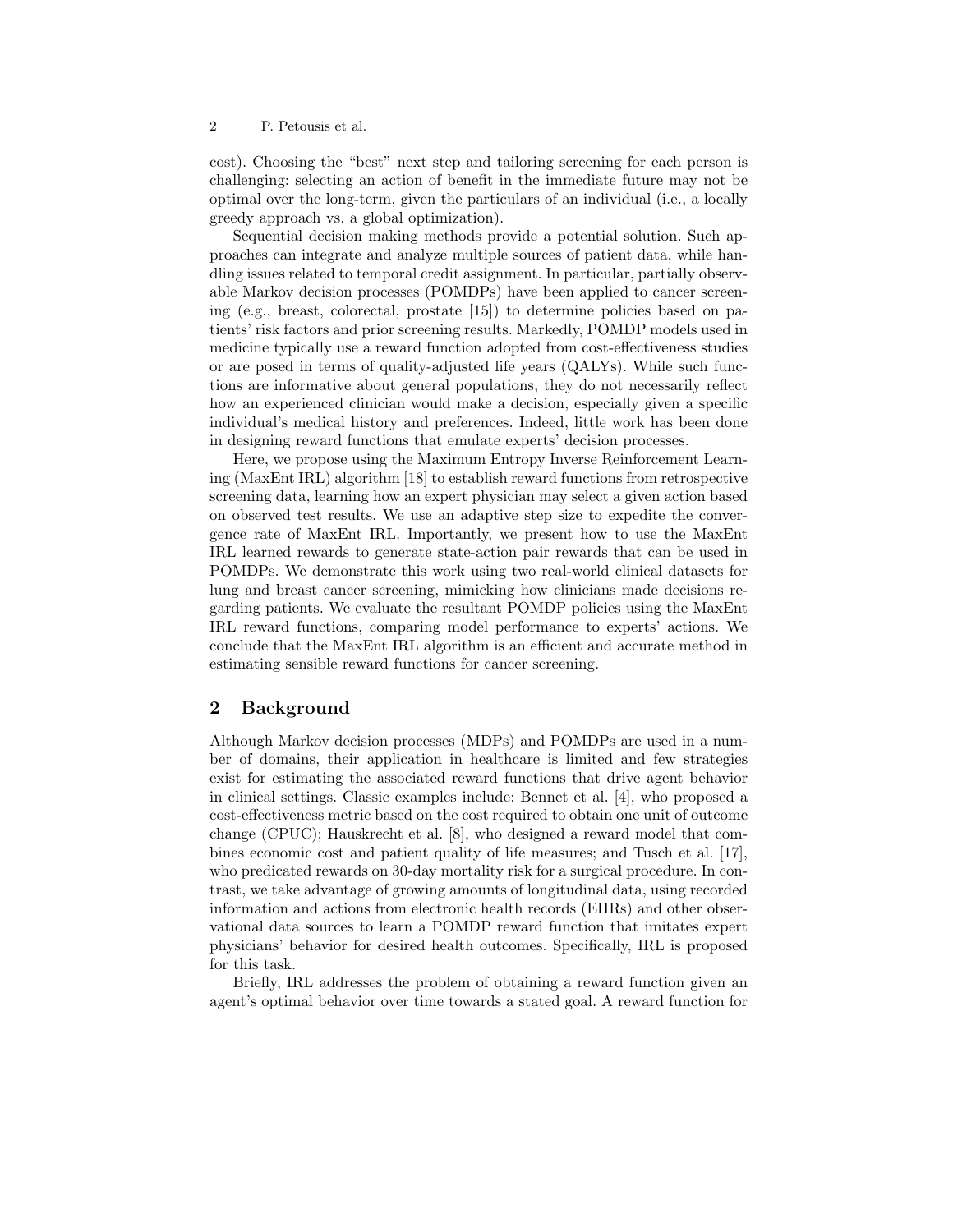the environment is unknown and is hence learned through empirical investigation of sensory inputs (i.e., observations) that progressively change the agent's selection of different actions. Two families of IRL algorithms exist: 1) linear programming  $(LP)$  methods  $[1,13]$  $[1,13]$ ; and 2) probabilistic IRL algorithms  $[3,18]$  $[3,18]$ . While potentially more computationally complex, probabilistic IRL approaches have two advantages: they guarantee a unique solution for deterministic MDPs; and compared to LP methods, they can handle stochasticity in the data.Vroman et al. [\[3\]](#page-11-6) developed a maximum likelihood IRL algorithm using clusters of experts' data trajectories to characterize different intentions. Applying the maximum likelihood IRL algorithm to each cluster subsequently derives a reward function representing the experts' behavior. Ziebart et al. [\[18\]](#page-11-1) describe a probabilistic IRL algorithm that employs the principle of maximum entropy, dealing with noise and imperfect behavior as it normalizes globally over behaviors. In this approach, demonstrated for modeling routing preferences of vehicle drivers, behaviors with higher rewards are exponentially preferred by the algorithm when learning the reward function. Here, we build on and adapt this approach to obtain reward functions for cancer screening POMDPs.

# 3 Materials and Methods

## 3.1 NLST Dataset

The National Lung Screening Trial (NLST) is a multi-site randomized controlled trial that demonstrated a 20% mortality reduction in lung cancer screening using low-dose computed tomography (LDCT) relative to plain chest radiography [\[12\]](#page-11-7). For this work, we used data from the NLST's LDCT arm, comprising approximately 25,500 participants that underwent three annual screenings and follow-up post screening. We further filter this dataset to those subjects who had a reported pulmonary nodule based on imaging. Unfortunately, preprocessing of the NLST data is not straightforward, as longitudinal tracking of the nodules was not considered at the time of the study. Thus, to use imaging-related information, we made the assumption that an imaging finding in individuals with only one reported nodule and in the same anatomical location over time is the same nodule across the three screening points of the trial. This criterion further constrained our dataset to 5,694 LDCT subjects. From this subgroup, we learned a reward function, then trained and tested a POMDP. Note that for the reward function we made use of the recorded diagnostic follow-up variables (e.g., recommendation for other procedures) to inform actions.

# 3.2 Athena Dataset

The Athena Breast Health Network [\[7\]](#page-11-8) is a University of California (UC)-wide initiative around breast cancer screening and treatment. The effort started in 2009 and includes women who underwent breast screening at five academic medical centers. The portion available at our institution (UCLA) consists of 49,244 patients, with follow-ups of up to 4.8 years; this subset represents 96,515 screening and diagnostic mammograms (MGs), and 2,713 diagnostic biopsies. MG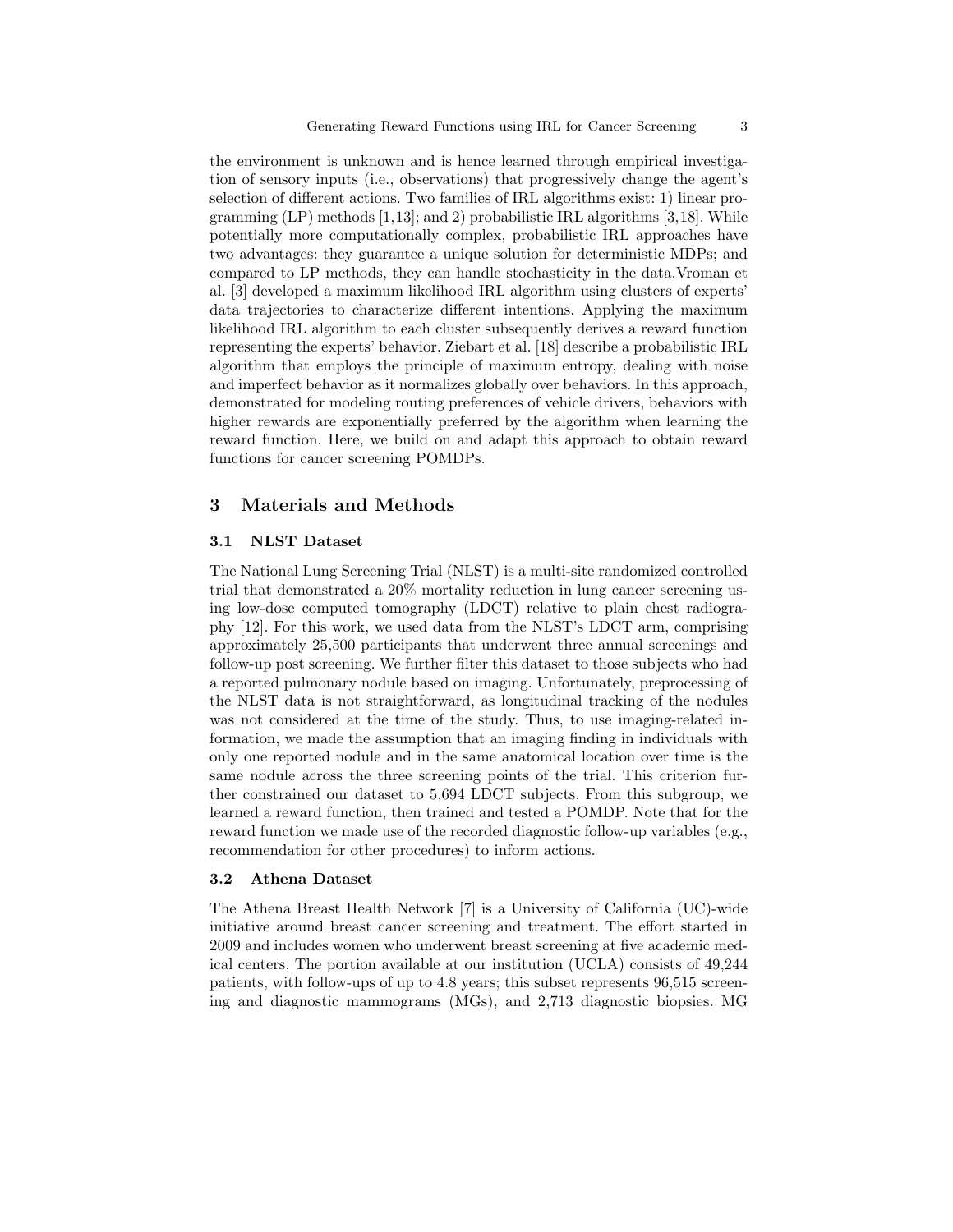

<span id="page-3-0"></span>Fig. 1. Left. The lung POMDP; NC: no-cancer state; U: uncertain state; IC: invasive cancer state. LDCT and intervention observations can be observed in each state. Right. The breast POMDP; NC: non-cancer state; B: benign state; MA: malignant cancer state. MG and intervention observations can be observed in each state.

results are reported in Breast Imaging Reporting and Data System (BI-RADS) scores [\[6\]](#page-11-9). We selected patients with initial risk (Gail) scores, four consecutive screenings, and valid BI-RADS scores, which, along with biopsy results, per breast side (i.e., left, right). 2,095 patients with left breast MGs and 2,036 patients with right breast MGs (4,131 total cases) were used in this study.

## 3.3 Partially Observable Markov Decision Processes

An MDP is represented by a tuple of states, actions, rewards, action-dependent state transition dynamics (i.e., transition probabilities), and a discount factor. A POMDP is an extension to MDPs with two additional components: observations and state-dependent observation dynamics (i.e., observation probabilities). The state of the agent in POMDPs is partially observable. As such, its state is modeled as a probability distribution over the states, called the belief state, that gets updated over time based on the observations experienced by the agent.

We designed and evaluated two separate POMDPs for lung and breast cancer screening. Each model consists of three states and two actions. The observations of each POMDP are domain based: in the lung model, they represent findings obtained from LDCT imaging studies, including nodule size, consistency, location, and margins; in the breast model, they represent BI-RADS scores derived from MG interpretations. Given the nature of each dataset, both the lung and breast models have a horizon of three and four years, respectively, with 6-month and 1-year epochs. Each epoch represents time points for which we have information on the cancer status of patient (diagnosed with cancer or not). Transition and observation probabilities for each POMDP model are learned using the expectation maximization (EM) algorithm, for learning dynamic Bayesian networks, from each dataset. Both models were solved using the QMDP approximation solver [\[16\]](#page-11-10).

Lung cancer screening POMDP Figure [1](#page-3-0) (left) depicts the lung POMDP, illustrating the state space and allowed transitions between states, as well as the observations of each state. The state space consists of three states: the nocancer (NC) state that represents any case with no suspicious abnormalities (i.e., no pulmonary nodules  $> 4$  mm). The uncertain (U) state that represents any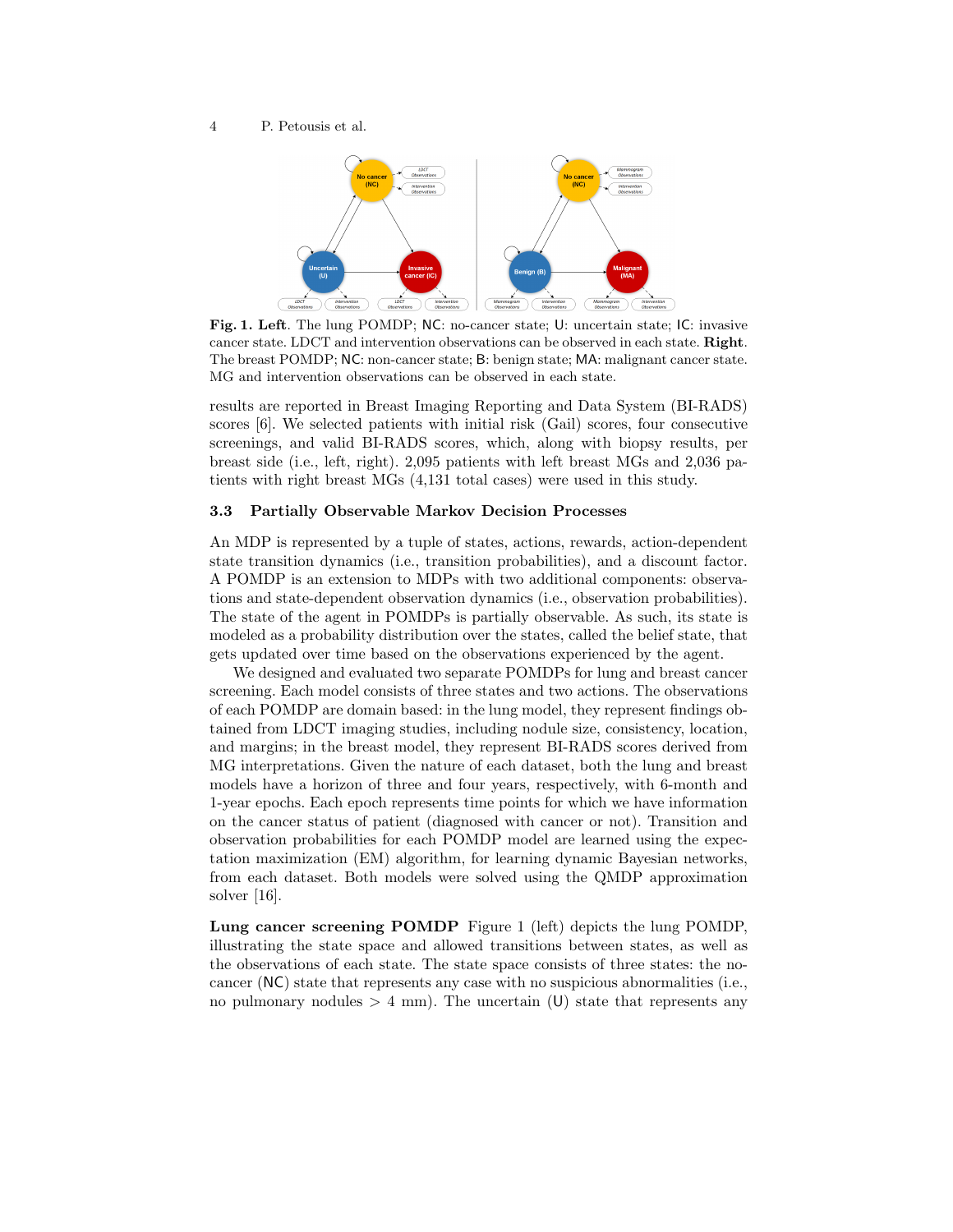case with a noted finding (i.e., nodules 4mm or larger) but not yet a lung cancer. Lastly, the invasive-cancer (IC) state is any case with a confirmed lung cancer diagnosis through the use of additional diagnostic tests. The IC state is terminal such that any individual who enters it leaves the screening process for treatment. An LDCT action implies continuation of screening, whereas an intervention action refers to any diagnostic procedure (e.g., thoracotomy, biopsies, diagnostic CT, positron emissions tomography (PET) scan). Observations represent LDCT findings (nodule size, consistency, margins, and anatomic location) and the occurrence of an intervention. To generate initial belief states for each individual in our dataset we used the Tammemägi  $PLCO_{M2012}$  model with demographic and clinical features at baseline to predict the risk of cancer. Demographic features used include age, education, race, and body mass index. Clinical features used were COPD, family history of lung cancer, personal history of cancer, smoking status, smoking intensity, and duration of smoking.

Breast cancer screening POMDP The breast POMDP model also consists of three states: the no-cancer (NC) state in which no abnormalities are seen, the benign (B) state in which benign breast disease diagnosis follows the MG, and the malignant (MA) cancer state in which the disease is confirmed through biopsy. MA is similarly a terminal state in which the patient leaves the screening process for treatment. Figure [1](#page-3-0) (right) shows the breast cancer screening POMDP, transitions, observations (BI-RADS scores 1, 2, 3, 4A, 4B, 4C, 5), and actions. Though an intervention (biopsy in the breast cancer context) is possible after each MG, in practice biopsies are only performed after an MG of BI-RADS 4 or higher. For an initial belief, we used the patient's Gail score. The Gail score is an absolute risk estimate derived using age, age at menarche, age at first birth, the number of first-degree relatives with breast cancer, the number of previous breast biopsies, and race.

## 3.4 Maximum Entropy IRL

In IRL, the reward function,  $r$ , is assumed to be a linear combination of feature vectors  $f_s$  and weights  $\theta$  ( $\theta^T$  is the transpose of  $\theta$ ):

$$
r(\tau;\theta) = \theta^T f_\tau = \sum_{s \in \tau} \theta^T f_s \tag{1}
$$

A feature count,  $(f_\tau)$ , is the sum of feature vectors of the states visited along a trajectory, where  $f_s$  represents binary vectors indicating state values. Inputs to the MaxEnt IRL algorithm are an MDP and a set of trajectories  $(D)$  [\[2\]](#page-11-11). A path or a trajectory  $(\tau)$  represents the sequence of states (s) and ensuing actions followed by an agent in an MDP. For example, in the NLST dataset, a trajectory comprises three epochs (i.e., the three annual screening exams) with state-action pairs describing the lung cancer states and the actions taken (e.g., NC-LDCT, U-LDCT, and  $IC-I_{\text{Biology}}$ ). The probability of a trajectory occurring in our set of trajectories is proportional to the exponential of the reward/cost of the trajectory [\[5\]](#page-11-12):

$$
p(\tau; \theta) \propto \exp\left(r(\tau; \theta)\right) \tag{2}
$$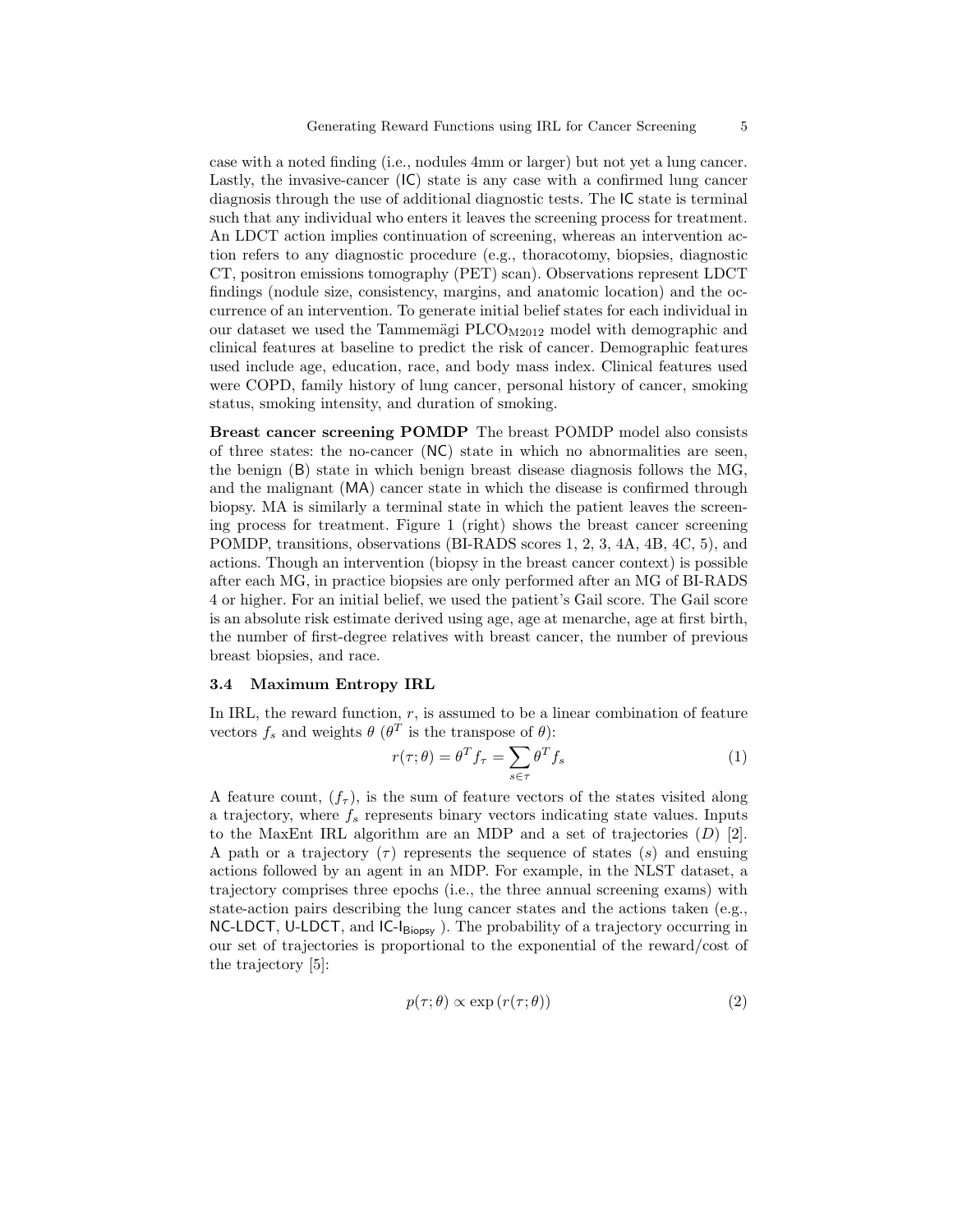As such, trajectories of equal reward are equally likely to be executed by the expert, whereas trajectories of less reward are less likely. The probability distribution over paths with maximum information entropy is parameterized over  $\theta$ .  $Z(\theta)$  is the partition function, where  $Z(\theta) = \sum_{\tau \in D} \exp r(\tau; \theta)$ .

$$
p(\tau;\theta) = \frac{1}{Z(\theta)} \exp(r(\tau;\theta))
$$
\n(3)

The log likelihood of the trajectories (loss function) is shown in Equation [4,](#page-5-0) M is the number of trajectories:

<span id="page-5-0"></span>
$$
L = \frac{1}{M} \sum_{\tau \in D} r(\tau; \theta) - \log \sum_{\tau \in D} \exp (r(\tau; \theta))
$$
 (4)

This loss function is convex for a linear reward function and a deterministic MDP. To update  $\theta$  we use a gradient descent function, where  $\eta$  represents the learning rate:

$$
\theta_{i+1} = \theta_i + \eta \nabla_{\theta} L \tag{5}
$$

The gradient  $\nabla_{\theta}L$  represents the difference of feature expectations and sum over state visitation frequencies multiplied with feature vectors:

$$
\nabla_{\theta}L = \tilde{f} - \sum_{s_i} D_{s_i} f_{s_i} \tag{6}
$$

A feature expectation,  $(\tilde{f})$ , is defined as the average of all feature counts across all trajectories. The frequency of state visitation,  $D_{s_i}$ , can be computed using a dynamic programming algorithm; see [\[2,](#page-11-11) [5\]](#page-11-12) for more information regarding this algorithm. The pseudocode of the MaxEnt IRL algorithm can be found in [\[5\]](#page-11-12).

#### 3.5 Adaptive step size

To improve the convergence of the MaxEnt IRL algorithm, we introduce an adaptive learning rate approach for the update rule of the gradient descent. The idea behind making the step size adaptive is to calculate the inner product of  $\nabla_{\theta}L$ , the gradient, in the current step, i.e.,  $\nabla_{\theta}L_i$  with  $\nabla_{\theta}L_{i-1}$ , its value from the previous step. If the two are in the same direction then the step size can be increased, otherwise it is decreased. Following [\[10\]](#page-11-13) we define the learning rate  $\eta = \frac{\alpha}{(t+A)^{\alpha}}$ , where t is dependent on the gradient inner product (which becomes the dot product in higher dimensions);  $\alpha$  and A are constants. The role of t is to regulate the learning rate:

$$
t_{i+1} = \max(t_i + f(\langle -\nabla_{\theta} L_i, \nabla_{\theta} L_{i-1} \rangle), 0)
$$
\n<sup>(7)</sup>

In this definition,  $f(\cdot)$  represents the following sigmoidal function where  $f(x) =$  $f_{min} + \frac{f_{max}-f_{min}}{1-f_{max}}$  $\frac{Imx-Tmin}{1-\frac{Imax}{Imin}}$  exp  $-\frac{x}{\omega}$ . In the above expressions, α, A,  $f_{min}$ ,  $f_{max}$ , and ω are user-defined constants obtained from [\[10\]](#page-11-13). With  $f_{min} < 0$ ,  $f_{max} > 0$ , and  $\omega > 0$ .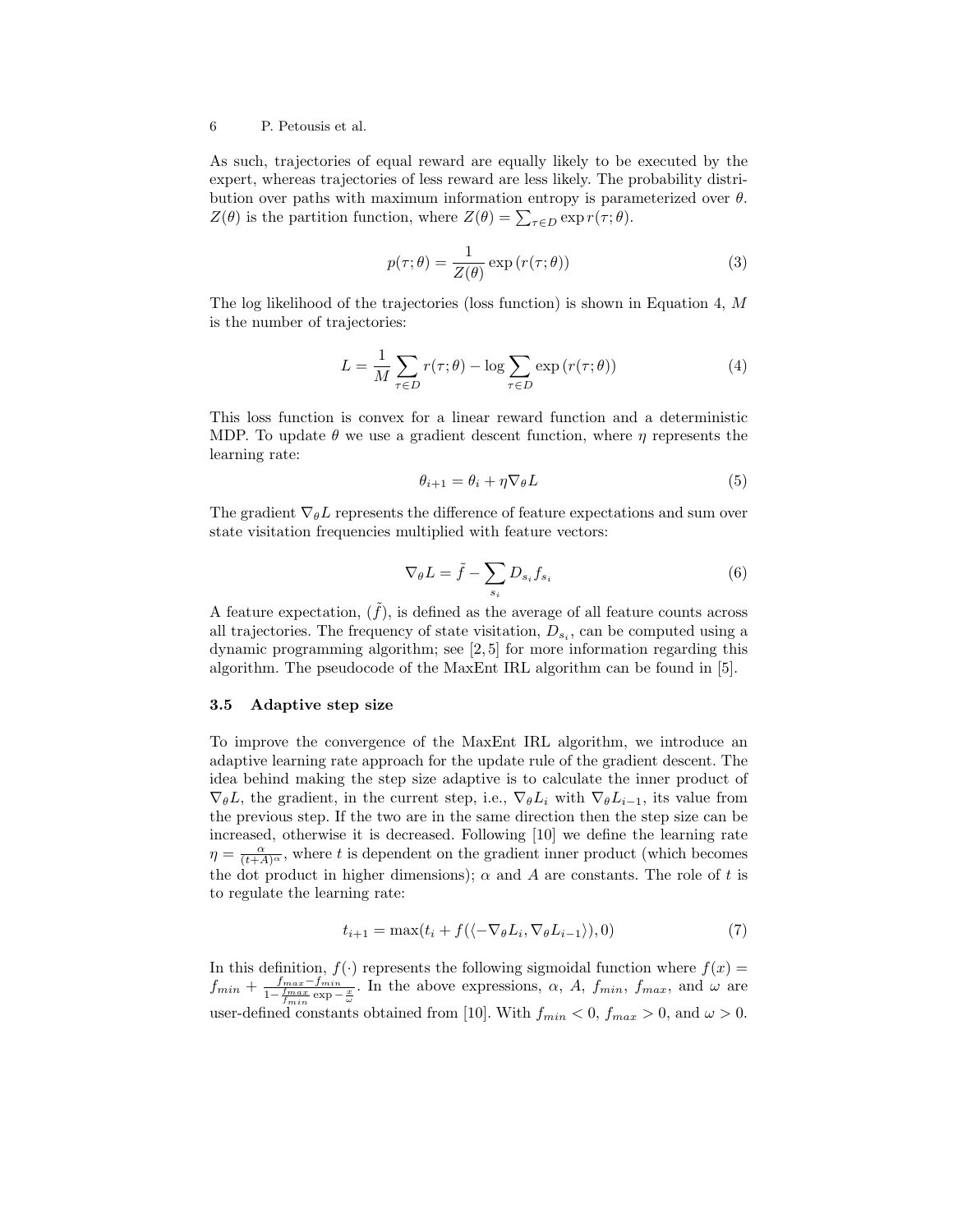

<span id="page-6-0"></span>Fig. 2. Left. The state MDP; NC: non-cancer state; U/B: uncertain or benign state; I/MA: invasive or malignant cancer state, respectively for the lung and breast models. Right. The action MDP; LDCT/MG: state after a LDCT or MG; I: state after an intervention (e.g., biopsy);  $+R(\cdot)$ : rewards experienced by the agent in each state.

## 3.6 Computation of rewards

We assumed that given the outcome of a known cancer diagnosis for each individual over time, partial observability was no longer a problem while training, so learning the rewards of state-action pairs of an MDP instead of a POMDP was sufficient and computationally more efficient. However, the MaxEnt IRL algorithm computes the rewards of each state of an MDP, not state-action pair rewards  $(r(s, a))$ . To estimate rewards for each state-action pair combination, we designed two MDPs:

- 1. A state MDP model. The states of this MDP are the states depicted in Figure [2,](#page-6-0) for the lung and breast models. The transition matrix of the state MDP is the same transition matrix used in its respective POMDP model.
- 2. An action MDP model. In the action MDP, the states are defined by the previous action of the agent. These states model the options for screening (e.g., continue annual screening) and intervention (e.g., biopsy), in which the agent enters after performing each action. The action MDP transition model represents the probability of transitioning from the LDCT/MG state to the I state.

Figure [2](#page-6-0) demonstrates the two MDPs. A combinatorial design decision inspired by [\[9\]](#page-11-14) was used to learn state-action pair rewards. State-action pair rewards are computed using a multiplicative model shown in Equation [8:](#page-6-1)

<span id="page-6-1"></span>
$$
R(s, a) = R(s) \cdot R(a) \tag{8}
$$

# 4 Evaluation and Results

A stratified 5-fold cross validation study design was used to evaluate the POMDP models built from the NLST and the Athena datasets. The training set of each fold is used to learn the transition and observation matrices of the POMDPs, as well as the rewards using the MaxEnt IRL algorithm.

#### 4.1 Comparison of MaxEnt IRL with & without adaptive step size

Table [1](#page-7-0) shows the reward value of each state and action as well as different normalizations of these rewards computed using the MaxEnt IRL algorithm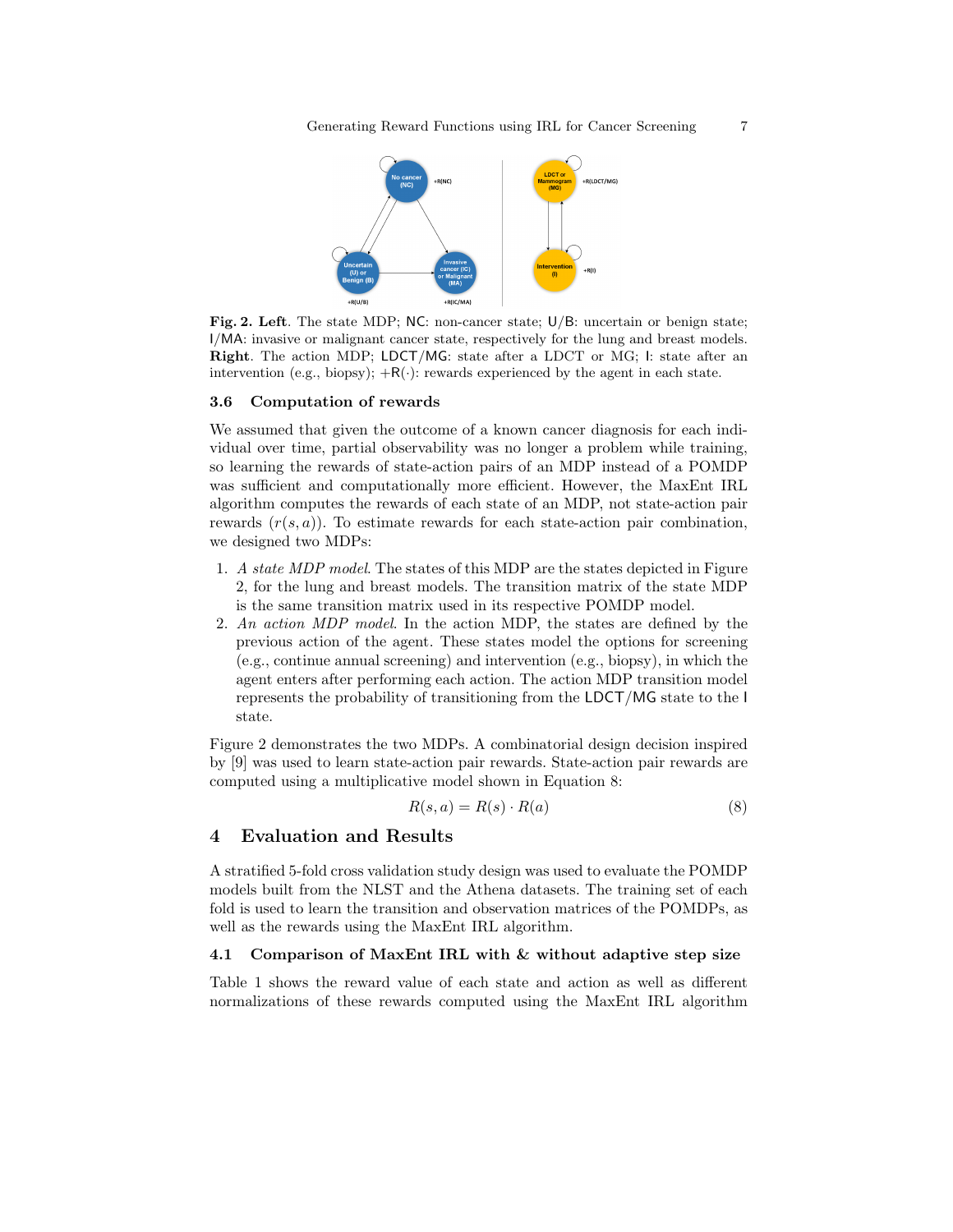

<span id="page-7-1"></span>Fig. 3. State and action rewards computed using the MaxEnt IRL and normalized by range. Left: Using an adaptive step size. Right: Without using an adaptive step size. The adaptive step size MaxEnt IRL algorithm converges to a solution significantly faster than the MaxEnt IRL without an adaptive step size.

with an adaptive step size. We compare the MaxEnt IRL with and without the adaptive step size and assess the speed of convergence. Figure [3](#page-7-1) depicts the computed rewards for states and actions for the lung POMDP over the number of iterations of gradient descent in the MaxEnt IRL algorithm, with and without an adaptive step size. A similar convergence trend is observed with the breast POMDP. As shown, the adaptive step size method converges to the correct solution more quickly than the standard MaxEnt IRL implementation. For the evaluation of the two models we use a reward function derived from rewards normalized in the [-1,1] range.

Table 1. The rewards for each state  $(R(NC), R(U/B), R(IC/MA))$  and action (R(LDCT/MG), R(I)) computed using the MaxEnt IRL algorithm, for one of the folds of the 5-fold cross validation, with an adaptive step size.

<span id="page-7-0"></span>

| Normalization $R(NC)$ $R(U/B)$ |           |         | R(IC)      | R(LDCT/M) | R(I)        |  |  |  |  |  |
|--------------------------------|-----------|---------|------------|-----------|-------------|--|--|--|--|--|
| Lung cancer                    |           |         |            |           |             |  |  |  |  |  |
| None                           | 83.530    | 127.410 | $-835.730$ | 497.610   | $-427.530$  |  |  |  |  |  |
| By range                       | 0.080     | 0.120   | $-0.800$   | 0.540     | $-0.460$    |  |  |  |  |  |
| [0,1]                          | 0.950     | 1.000   | 0.000      | 1.000     | 0.000       |  |  |  |  |  |
| $[-1,1]$                       | 0.910     | 1.000   | $-1.000$   | 1.000     | $-1.000$    |  |  |  |  |  |
| Breast cancer                  |           |         |            |           |             |  |  |  |  |  |
| None                           | $-37.930$ | 103.950 | $-571.420$ | $-0.840$  | $-1179.820$ |  |  |  |  |  |
| By range                       | $-0.050$  | 0.150   | $-0.800$   | $-0.001$  | $-0.999$    |  |  |  |  |  |
| [0,1]                          | 0.790     | 1.000   | 0.000      | 1.000     | 0.000       |  |  |  |  |  |
| $[-1,1]$                       | 0.580     | 1.000   | $-1.000$   | 1.000     | $-1.000$    |  |  |  |  |  |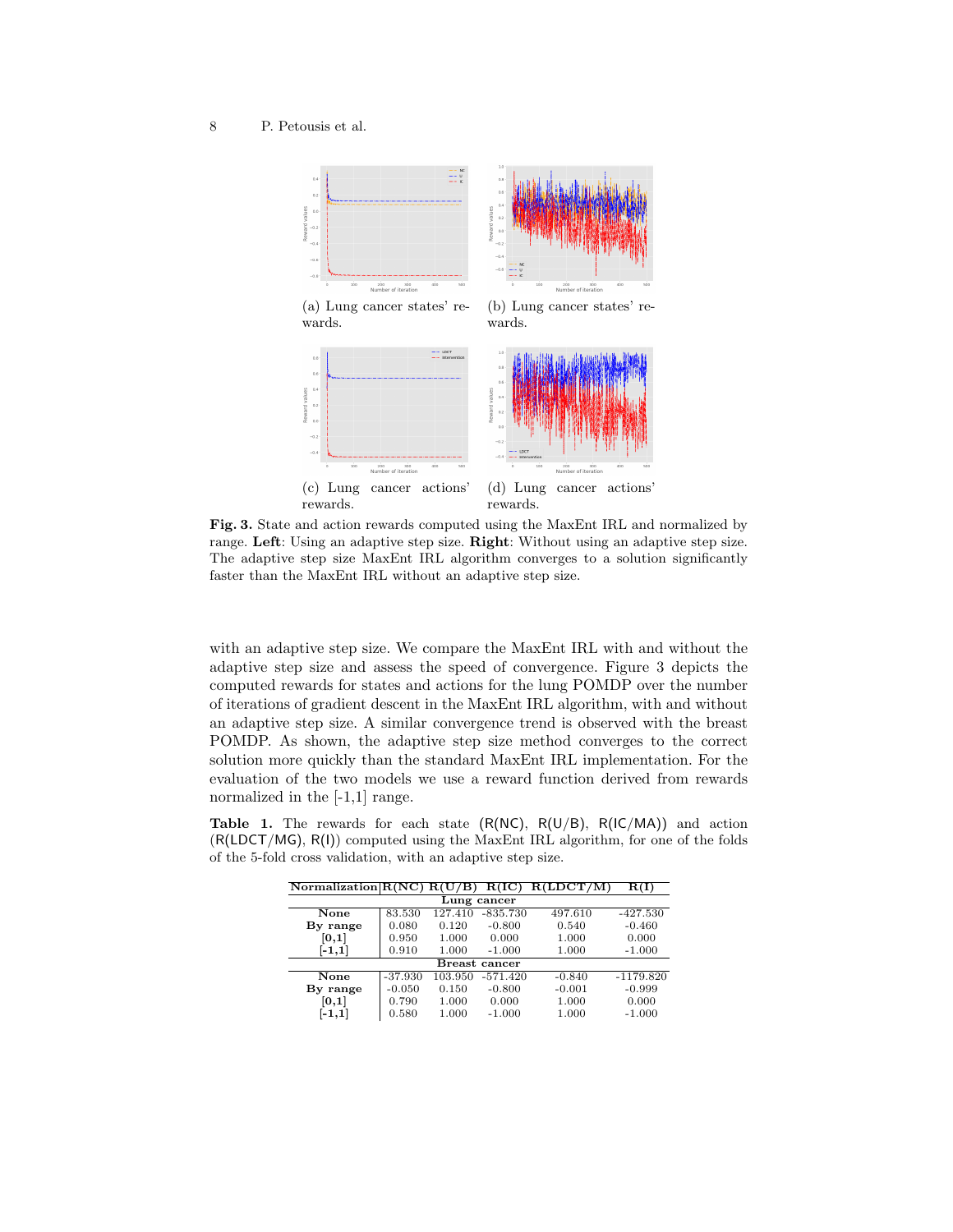## 4.2 Lung and breast POMDP results

We used the longitudinal observations from the NLST and Athena datasets as input to POMDPs such that each sequential observation updates the belief state of the agent. The belief state of the POMDP, at each epoch, is then used to select the next (optimal) action, with the objective of early detection of cancer. The POMDP models can suggest to continue screening (i.e., MG, LDCT) or to perform an intervention (i.e., biopsy or diagnostic imaging). If an intervention is performed, the individual is removed from further consideration. Evaluation of the POMDP is posed as a binary problem: if the POMDP suggests continued screening  $(LDCT/MG)$  then the patient is classified as a *negative* cancer; if it suggests an intervention, then the patient is classified as a positive cancer. Based on this definition, if the model suggests a LDCT/MG and the patient did not have a confirmed diagnosis of cancer in a given epoch, it is considered a true negative (TN); if the patient had a confirmed diagnosis of cancer then it is a false negative (FN). Conversely, if the model suggests an intervention and the patient did not have cancer in a given epoch, then it is considered a false positive (FP); if the patient had a diagnosis of cancer then it is considered a true positive (TP). Performance metrics were estimated for each epoch of the screening process. Any subject diagnosed with cancer is removed from the subsequent epoch. The POMDP models are compared against the equivalent physician decisions (recommendations) at each epoch, applying a similar framework for TN/FN/FP/TP to the experts, given the known cancer outcomes from each dataset (e.g., if the physicians suggested an LDCT/MG and the patient did not have a confirmed diagnosis of cancer, it is considered a true negative, etc.). Table [2](#page-9-0) shows the performance of the lung and breast POMDPs and the corresponding performance of physicians on the same dataset. Notably, both POMDP models show performance comparable to experts. The lung cancer screening model has worse performance in terms of recall in the first and third screening epochs, but an improved performance in terms of recall and false positive rate in the second screening and post-screening. The breast cancer screening model demonstrates excellent recall (as do the expert physicians) but slightly worse false positive rate. The Cohen's kappa coefficient of agreement was used to assess the concordance between the POMDP models and physicians. The kappa score of the lung POMDP and physicians decreases over time due to the large number of false positives. A large portion of different cases are classified as false positives between the lung POMDP and physicians. The breast POMDP has a high kappa score demonstrating strong agreement with physicians in terms of false positives and true positives. For both lung and breast models, the variance of kappa per screening is less than 0.03.

# 5 Discussion

POMDPs, through the use of beliefs and a hidden state space, can overcome some of the limitations seen in other sequential decision making models used in cancer screening. For instance, we modeled a hidden cancer state space in three parts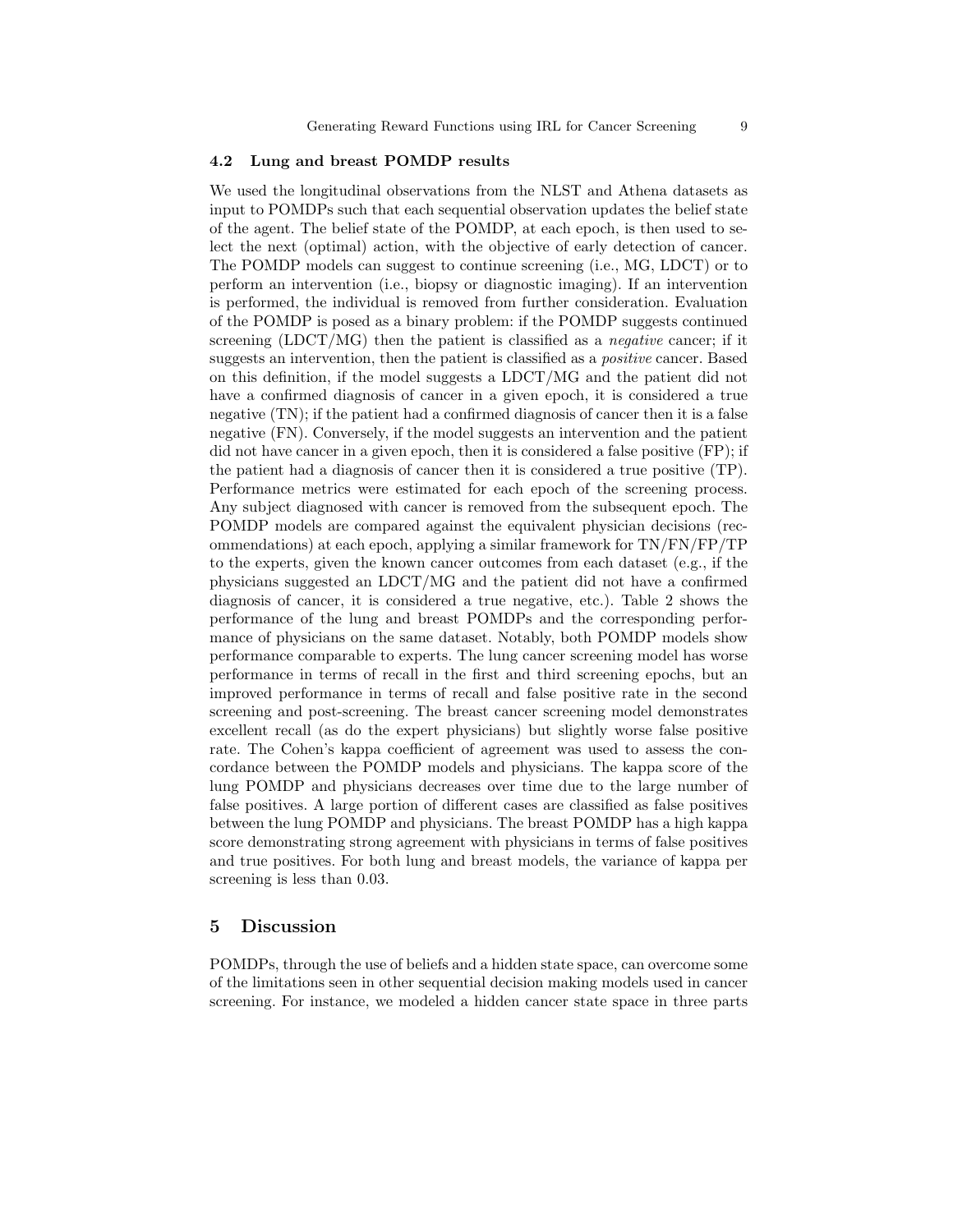<span id="page-9-0"></span>Table 2. Left: The lung and breast POMDPs performance per epoch. Right: The physicians performance at each epoch. Metrics used for this evaluation are the true positive rate  $(TP)$ , false negative rate  $(FN)$ , false positive rate  $(FP)$  true negative rate  $(TN)$ , precision  $(P)$ , and recall  $(R)$ . NCs: no-cancer cases. Cs: cancer cases. Kappa: Cohen's kappa score (coefficient of agreement), variance of kappa for all scores: < 0.03.

|                                                                      | <b>POMDP</b>                                             |                                                      |      |                                                                                                   |      |      | Physicians |      |                                                 |      |      |      | Kappa |
|----------------------------------------------------------------------|----------------------------------------------------------|------------------------------------------------------|------|---------------------------------------------------------------------------------------------------|------|------|------------|------|-------------------------------------------------|------|------|------|-------|
| Lung cancer                                                          |                                                          |                                                      |      |                                                                                                   |      |      |            |      |                                                 |      |      |      |       |
|                                                                      |                                                          |                                                      |      | TN rate FP rate FN rate TP rate Precision Recall TN rate FP rate FN rate TP rate Precision Recall |      |      |            |      |                                                 |      |      |      |       |
| NCs: $4192$ , Cs: Scr1, 2, 3 = 130, 68, 86; Pst-Scr = 78<br>Training |                                                          |                                                      |      |                                                                                                   |      |      |            |      |                                                 |      |      |      |       |
| Scr 1                                                                | 0.48                                                     | 0.52                                                 | 0.02 | 0.98                                                                                              | 0.05 | 0.98 | 0.48       | 0.52 | 0.00                                            | 1.00 | 0.06 | 1.00 | 0.42  |
| Scr 2                                                                | 0.34                                                     | 0.66                                                 | 0.02 | 0.98                                                                                              | 0.02 | 0.98 | 0.34       | 0.67 | 0.05                                            | 0.95 | 0.02 | 0.95 | 0.29  |
| Scr 3                                                                | 0.24                                                     | 0.76                                                 | 0.01 | 0.99                                                                                              | 0.03 | 0.99 | 0.21       | 0.79 | 0.00                                            | 1.00 | 0.03 | 1.00 | 0.05  |
| Pst-Scr                                                              | 0.25                                                     | 0.75                                                 | 0.07 | 0.93                                                                                              | 0.02 | 0.93 | 0.22       | 0.78 | 0.14                                            | 0.86 | 0.02 | 0.86 | 0.05  |
| Testing                                                              |                                                          | NCs: 1048, Cs: Scr1, 2, 3 = 32, 17, 21; Pst-Scr = 20 |      |                                                                                                   |      |      |            |      |                                                 |      |      |      |       |
| Scr 1                                                                | 0.48                                                     | 0.52                                                 | 0.04 | 0.96                                                                                              | 0.05 | 0.96 | 0.48       | 0.52 | 0.00                                            | 1.00 | 0.06 | 1.00 | 0.42  |
| Scr 2                                                                | 0.35                                                     | 0.65                                                 | 0.02 | 0.98                                                                                              | 0.02 | 0.98 | 0.33       | 0.67 | 0.05                                            | 0.95 | 0.02 | 0.95 | 0.30  |
| Scr 3                                                                | 0.25                                                     | 0.75                                                 | 0.05 | 0.95                                                                                              | 0.03 | 0.97 | 0.21       | 0.79 | 0.00                                            | 1.00 | 0.03 | 1.00 | 0.07  |
| Pst-Scr                                                              | 0.25                                                     | 0.75                                                 | 0.07 | 0.93                                                                                              | 0.02 | 0.93 | 0.22       | 0.78 | 0.14                                            | 0.86 | 0.02 | 0.86 | 0.06  |
| <b>Breast</b> cancer                                                 |                                                          |                                                      |      |                                                                                                   |      |      |            |      |                                                 |      |      |      |       |
| Training                                                             |                                                          |                                                      |      |                                                                                                   |      |      |            |      | NCs: 2908, Cs: Scr1, 2, 3, $4 = 370, 68, 27, 5$ |      |      |      |       |
| Scr 1                                                                | 0.99                                                     | 0.01                                                 | 0.01 | 0.99                                                                                              | 0.96 | 0.99 | 0.99       | 0.01 | 0.01                                            | 0.99 | 0.95 | 0.99 | 1.00  |
| Scr 2                                                                | 0.99                                                     | 0.01                                                 | 0.01 | 0.99                                                                                              | 0.70 | 0.99 | 0.99       | 0.01 | 0.01                                            | 0.99 | 0.73 | 0.99 | 0.97  |
| Scr 3                                                                | 0.98                                                     | 0.02                                                 | 0.03 | 0.97                                                                                              | 0.40 | 0.97 | 0.99       | 0.01 | 0.03                                            | 0.97 | 0.43 | 0.97 | 0.95  |
| Scr 4                                                                | 0.98                                                     | 0.02                                                 | 0.00 | 1.00                                                                                              | 0.09 | 1.00 | 0.98       | 0.02 | 0.00                                            | 1.00 | 0.10 | 1.00 | 0.92  |
|                                                                      | NCs: $728$ , Cs: Scr1, 2, 3, 4 = 93, 17, 7, 1<br>Testing |                                                      |      |                                                                                                   |      |      |            |      |                                                 |      |      |      |       |
| Scr 1                                                                | 0.99                                                     | 0.01                                                 | 0.01 | 0.99                                                                                              | 0.96 | 0.99 | 0.99       | 0.01 | 0.01                                            | 0.99 | 0.99 | 0.99 | 1.00  |
| Scr 2                                                                | 0.99                                                     | 0.01                                                 | 0.01 | 0.99                                                                                              | 0.70 | 0.99 | 0.99       | 0.01 | 0.01                                            | 0.99 | 0.74 | 0.99 | 0.97  |
| Scr 3                                                                | 0.99                                                     | 0.01                                                 | 0.03 | 0.97                                                                                              | 0.40 | 0.97 | 0.99       | 0.01 | 0.03                                            | 0.97 | 0.44 | 0.97 | 0.95  |
| Scr 4                                                                | 0.98                                                     | 0.02                                                 | 0.00 | 1.00                                                                                              | 0.09 | 1.00 | 0.98       | 0.02 | 0.00                                            | 1.00 | 0.10 | 1.00 | 0.91  |

[\[14\]](#page-11-15): no-cancer, benign/indeterminate, and malignant/invasive cancer. Modeling the cancer state space with an additional state rather than a binary state space allows the distinction of lower risk individuals (i.e., no abnormalities) – who constitute a large portion of screening cases and thus result in highly imbalanced datasets – over medium (i.e., benign growth) and high risk individuals (i.e., malignant abnormality).

Driven by the need to define the reward function in these screening POMDPs, we explored the use of the MaxEnt IRL algorithm towards generation of stateaction reward pairs. As noted earlier, cost and utility estimation are frequently adopted as reward functions in healthcare models. However, cost has certain limitations as it does not generalize to the whole population equally, and does not reflect the importance of quality outcomes. Additionally, QALY data are scarce, and arguably expensive to collect [\[11\]](#page-11-16). In contrast, a reward function learned using the MaxEnt IRL algorithm aims to maximize the objective of state-action trajectories. We introduced a multiplicative model for representing state-action pairs as products of state rewards and action rewards. The multiplicative model has the advantage to clearly demonstrate the difference in utility between rewards of different actions, which is what drives decision recommendation. Rewards are thus learned based on the state-visitation frequency of each trajectory. In this context, states with fewer visitations across each trajectory earn the lowest reward (e.g., invasive or malignant cancer state), which is why only cancer and non-cancer cases with a complete trajectory are used to learn rewards in our framework. Modeling the expert's decisions with the MaxEnt IRL algorithm resulted in reward functions for the POMDP models with performance comparable to experts. We noticed that when using aggressive reward functions (i.e., identifying all cancer cases), the true positive rate exceeded physicians' true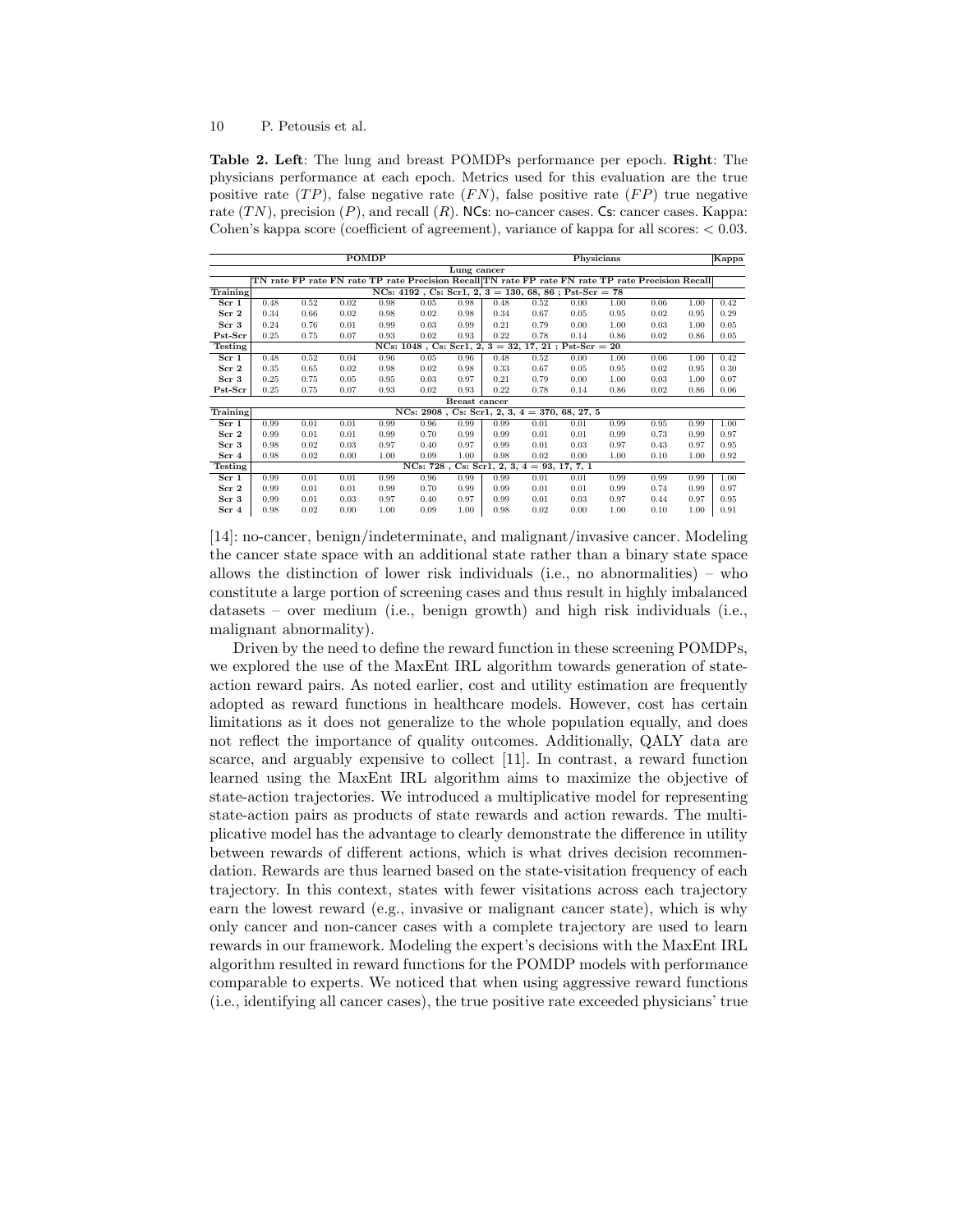positive rate but at the expense of a higher false positive rate, which in clinical practice can translate into higher costs and unnecessary psychological burden on the patient. Including more observational variables, derived from medical images, in the screening process can overcome this trade-off between true positive and false positive rate. The overall true positive rate and false positive rate using our learned reward functions in the POMDPs is comparable to experts. Nonetheless, in some cases the experts had false negative cases, which is also captured by our approach. When compared with other machine learning algorithms at the baseline of the lung and breast paradigms the POMDP models demonstrate improved performance.

The first limitation of using MaxEnt IRL in this study is the fact that more than one combination of rewards can define the same problem to overcome this problem. To overcome this, a policy iteration algorithm can be used rather than value iteration as the policy space is finite in comparison to the rewards space (hence the policy iteration algorithm is guaranteed to optimally converge). A second limitation is the assumption that reward functions are only based on state visitation frequencies. To assess the quality of these reward functions a comparison of suggested recommendations with patient satisfaction could be used. Other limitations are around assumptions about the nature of our datasets. While lung and breast cancer screening tests occurred roughly at one year intervals, we assumed that screening occurs annually (i.e., at fixed frequency). Moreover, data imbalance is a function of time, as at each screening point the number of cancer and non-cancer cases changes (i.e., at the outset of a screening period, more cancers are found at the beginning of a dataset). We did not account for this dynamic nature of the dataset during training. Given the small number of cancer cases across each screening point of both datasets, we utilized a stratified 5-fold cross-validation to obtain an unbiased estimate of model performance. To simplify modeling, our lung POMDP model considered only cases reporting a single pulmonary nodule over the course of the trial; this represents only a subset of the screened individuals, as many subjects have more than one such finding. Lastly, for the Athena dataset, in breast cancer screening, patients with BI-RADS 1, 2, or 3 rarely undergo biopsy, thus the true FN rate is likely underestimated. Future work involves the exploration of MaxEnt IRL in transfer learning between other datasets and domains, by reusing learned weights.

# Acknowledgements

The authors thank the National Cancer Institute (NCI) for access to the National Lung Screening Trial data and Dr. Arash Naeim for access to the Athena Breast Health Network data collected at our institution. This material is based upon work supported by the National Science Foundation under Grant No. 1722516 and the Department of Radiological Sciences under the Data-Driven Diagnostic Decision Support (D4S) initiative.

## References

<span id="page-10-0"></span>1. Abbeel, P., Ng, A.Y.: Apprenticeship learning via inverse reinforcement learning. In: Twenty-first international conference on Machine learning - ICML '04. p. 1